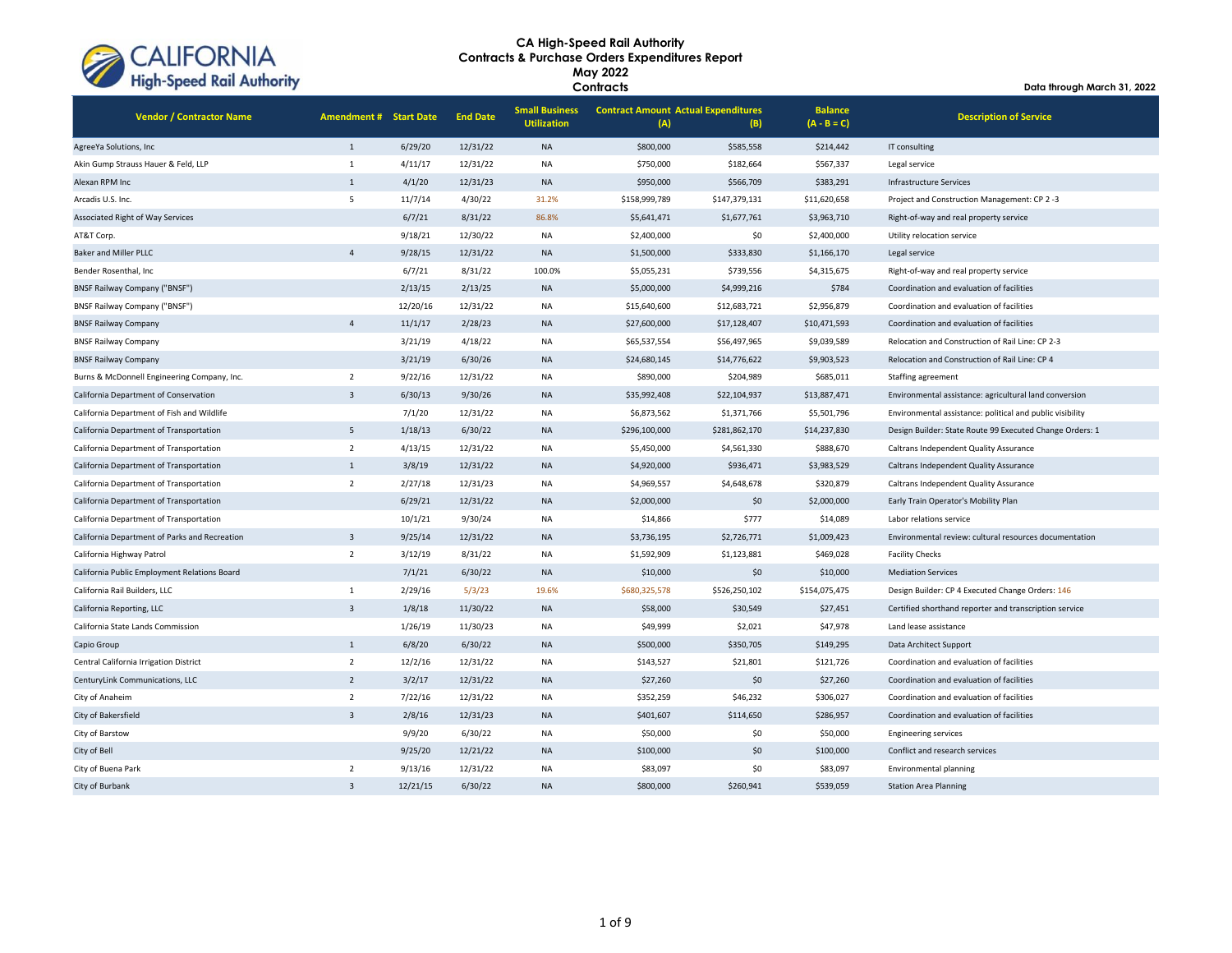

**Contracts**

| <b>Vendor / Contractor Name</b>         | <b>Amendment # Start Date</b> |          | <b>End Date</b> | <b>Small Business</b><br><b>Utilization</b> | <b>Contract Amount Actual Expenditures</b><br>(A) | (B)          | <b>Balance</b><br>$(A - B = C)$ | <b>Description of Service</b>             |
|-----------------------------------------|-------------------------------|----------|-----------------|---------------------------------------------|---------------------------------------------------|--------------|---------------------------------|-------------------------------------------|
| City of Burbank                         | $\overline{2}$                | 10/6/16  | 12/31/22        | NA                                          | \$242,362                                         | \$0          | \$242,362                       | Coordination and evaluation of facilities |
| City of Colton                          |                               | 6/19/20  | 6/30/22         | <b>NA</b>                                   | \$100,000                                         | \$1,834      | \$98,166                        | <b>Review Engineering Documents</b>       |
| City of Commerce                        | $\overline{2}$                | 7/18/16  | 12/31/22        | NA                                          | \$400,000                                         | \$24,490     | \$375,510                       | Review conflicts with utilities           |
| City of Fresno <sup>8</sup>             | 9                             | 6/7/12   | 12/31/22        | <b>NA</b>                                   | \$1,929,000                                       | \$1,243,002  | \$685,998                       | Right-of-way and real property service    |
| City of Fresno                          | $\overline{2}$                | 1/5/17   | 12/31/22        | NA                                          | \$29,845,500                                      | \$24,747,303 | \$5,098,197                     | Construction: Veterans Blvd overpass      |
| City of Fullerton                       | $\overline{2}$                | 11/21/16 | 12/31/22        | <b>NA</b>                                   | \$75,000                                          | \$0          | \$75,000                        | Coordination and evaluation of facilities |
| City of Gilroy                          | $\overline{4}$                | 7/1/14   | 6/30/23         | <b>NA</b>                                   | \$600,000                                         | \$334,587    | \$265,413                       | <b>Station Area Planning</b>              |
| City of Glendale                        | $\mathbf{1}$                  | 1/17/20  | 6/30/22         | <b>NA</b>                                   | \$131,433                                         | \$61,411     | \$70,022                        | Coordination and evaluation of facilities |
| City of Grand Terrace                   |                               | 7/20/21  | 6/30/22         | NA                                          | \$30,000                                          | \$0          | \$30,000                        | Coordination and evaluation of facilities |
| City of Hanford                         |                               | 3/22/21  | 12/31/23        | <b>NA</b>                                   | \$84,210                                          | \$0          | \$84,210                        | Coordination and evaluation of facilities |
| City of La Mirada                       | $\overline{2}$                | 9/7/16   | 12/31/22        | NA                                          | \$457,000                                         | \$31,209     | \$425,791                       | Coordination and evaluation of facilities |
| City of Los Angeles                     | $\overline{2}$                | 10/13/16 | 11/30/23        | <b>NA</b>                                   | \$1,269,247                                       | \$73,925     | \$1,195,322                     | Coordination and evaluation of facilities |
| City of Merced                          | $\overline{5}$                | 3/1/13   | 6/30/23         | NA                                          | \$600,000                                         | \$376,195    | \$223,805                       | Station area planning                     |
| City of Montebello                      | $\overline{2}$                | 10/28/16 | 12/31/22        | <b>NA</b>                                   | \$175,000                                         | \$0          | \$175,000                       | Coordination and evaluation of facilities |
| City of Morgan Hill                     | $\overline{2}$                | 6/6/16   | 12/31/22        | NA                                          | \$409,641                                         | \$260,846    | \$148,795                       | Coordination and evaluation of facilities |
| City of Norwalk                         | $\overline{2}$                | 7/1/16   | 12/31/22        | <b>NA</b>                                   | \$499,900                                         | \$86,041     | \$413,859                       | Coordination and evaluation of facilities |
| City of Palmdale                        | $\overline{2}$                | 8/23/16  | 3/31/23         | NA                                          | \$322,797                                         | \$148,434    | \$174,364                       | Coordination and evaluation of facilities |
| City of Pico Rivera                     | $1\,$                         | 10/22/19 | 12/31/22        | <b>NA</b>                                   | \$231,806                                         | \$21,419     | \$210,387                       | Coordination and evaluation of facilities |
| City of San Mateo                       | $\overline{2}$                | 11/14/16 | 12/31/22        | NA                                          | \$100,000                                         | \$0          | \$100,000                       | Coordination and evaluation of facilities |
| City of San Jose                        | $\overline{4}$                | 10/17/16 | 12/31/22        | <b>NA</b>                                   | \$869,688                                         | \$538,028    | \$331,661                       | Coordination and evaluation of facilities |
| City of Santa Clara                     | $\overline{2}$                | 5/23/17  | 12/31/22        | NA                                          | \$150,644                                         | \$0          | \$150,644                       | Coordination and evaluation of facilities |
| City of Santa Fe Springs                | $\overline{2}$                | 8/23/16  | 12/31/22        | <b>NA</b>                                   | \$499,000                                         | \$0          | \$499,000                       | Coordination and evaluation of facilities |
| City of Selma                           | $\overline{2}$                | 4/22/20  | 12/31/22        | NA                                          | \$1,832,125                                       | \$614,791    | \$1,217,334                     | <b>Training Services</b>                  |
| City of South San Francisco             | $\overline{2}$                | 1/9/17   | 12/31/22        | <b>NA</b>                                   | \$35,000                                          | \$0          | \$35,000                        | Coordination and evaluation of facilities |
| <b>Consolidated Irrigation District</b> |                               | 8/20/20  | 12/31/22        | NA                                          | \$25,000                                          | \$5,307      | \$19,693                        | <b>Engineering service</b>                |
| <b>Continental Field Acquisitions</b>   |                               | 6/7/21   | 8/31/22         | 97.4%                                       | \$1,438,327                                       | \$813,774    | \$624,553                       | Right-of-way and real property service    |
| Cooperative Personnel Services          | $\overline{2}$                | 12/9/20  | 12/31/22        | NA                                          | \$50,000                                          | \$0          | \$50,000                        | Salary survey services                    |
| <b>Cooperative Personnel Services</b>   |                               | 11/13/20 | 6/30/22         | <b>NA</b>                                   | \$80,000                                          | \$6,233      | \$73,767                        | <b>Employee Training</b>                  |
| Corcoran Irrigation District            |                               | 6/1/20   | 12/31/22        | NA                                          | \$25,000                                          | \$4,687      | \$20,313                        | Coordination and evaluation of facilities |
| County of Fresno                        | $\overline{4}$                | 3/1/12   | 3/31/24         | <b>NA</b>                                   | \$297,624                                         | \$203,068    | \$94,556                        | Review conflicts with utilities           |
| County of Madera                        | $\overline{4}$                | 8/18/15  | 12/31/22        | NA                                          | \$89,251                                          | \$13,048     | \$76,203                        | Coordination and evaluation of facilities |
| County of Madera                        |                               | 5/20/21  | 12/31/25        | <b>NA</b>                                   | \$6,286,000                                       | \$0          | \$6,286,000                     | <b>EJ Mitigation</b>                      |
| County of San Benito                    | $\overline{2}$                | 11/14/16 | 12/31/22        | NA                                          | \$100,000                                         | \$0          | \$100,000                       | Coordination and evaluation of facilities |
| County of Santa Clara                   | $\overline{2}$                | 12/16/16 | 12/31/22        | <b>NA</b>                                   | \$150,000                                         | \$88,119     | \$61,881                        | Coordination and evaluation of facilities |
| County of Tulare                        | $\overline{4}$                | 11/12/13 | 3/31/24         | NA                                          | \$151,400                                         | \$96,484     | \$54,916                        | Review conflicts with utilities           |
| <b>CPS HR Consulting</b>                |                               | 5/13/21  | 1/31/23         | <b>NA</b>                                   | \$10,850                                          | \$3,375      | \$7,475                         | <b>HR Consulting</b>                      |
| Crown Worldwide Moving and Storage, LLC |                               | 11/17/20 | 6/30/22         | NA                                          | \$70,346                                          | \$6,655      | \$63,691                        | <b>Moving Services</b>                    |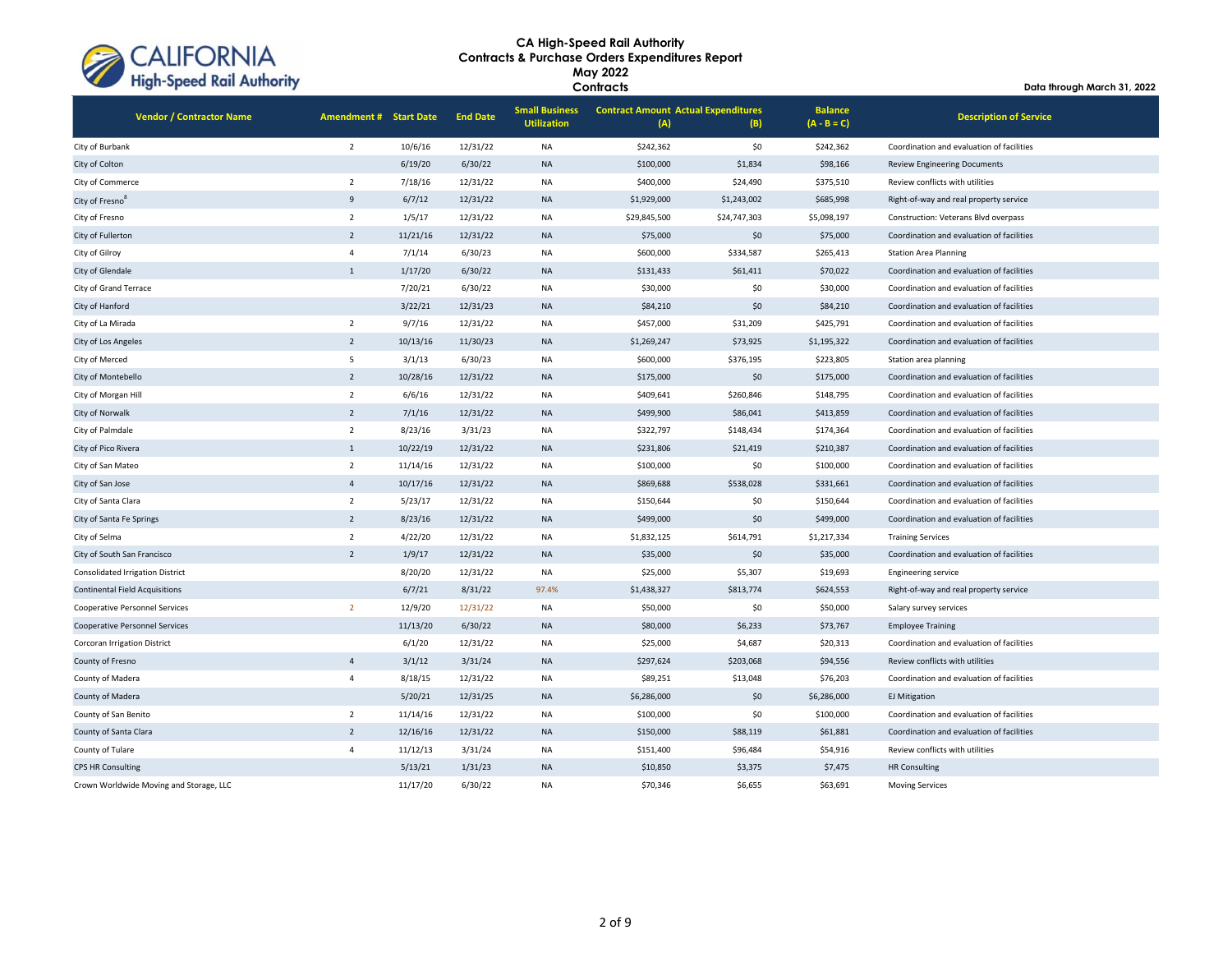

| The open Kall Additionly                                  |                               |          |                 |                                             | Contracts                                         |                 |                                 | Data through March 31, 2022                        |  |
|-----------------------------------------------------------|-------------------------------|----------|-----------------|---------------------------------------------|---------------------------------------------------|-----------------|---------------------------------|----------------------------------------------------|--|
| <b>Vendor / Contractor Name</b>                           | <b>Amendment # Start Date</b> |          | <b>End Date</b> | <b>Small Business</b><br><b>Utilization</b> | <b>Contract Amount Actual Expenditures</b><br>(A) | (B)             | <b>Balance</b><br>$(A - B = C)$ | <b>Description of Service</b>                      |  |
| DB Engineering & Consulting USA, Inc.                     | $\overline{2}$                | 12/19/17 | 11/30/23        | 17.0%                                       | \$37,492,863                                      | \$30,294,203    | \$7,198,660                     | Early Train Operator                               |  |
| Delegata Corporation                                      |                               | 8/2/21   | 7/31/23         | <b>NA</b>                                   | \$800,000                                         | \$230,210       | \$569,790                       | <b>Construction and Contract Management</b>        |  |
| Department of Human Resources                             |                               | 4/21/21  | 1/31/22         | <b>NA</b>                                   | \$40,000                                          | \$38,475        | \$1,525                         | CalHR to provide training service                  |  |
| Department of Human Resources                             |                               | 7/1/21   | 6/30/24         | <b>NA</b>                                   | \$120,000                                         | \$27,225        | \$92,775                        | CalHR to provide training service                  |  |
| Department of Human Resources                             |                               | 7/1/21   | 6/30/22         | <b>NA</b>                                   | \$8,000                                           | \$0             | \$8,000                         | CalHR to provide training service                  |  |
| Department of Transportation                              |                               | 12/24/20 | 6/30/24         | NA                                          | \$6,443,500                                       | \$1,011,075     | \$5,432,425                     | Caltrans loaned expert staff                       |  |
| Department of Transportation                              | 5                             | 6/19/12  | 6/30/23         | <b>NA</b>                                   | \$27,936,000                                      | \$21,933,512    | \$6,002,488                     | Legal service                                      |  |
| Department of Transportation                              |                               | 5/1/18   | 6/30/22         | <b>NA</b>                                   | \$640,000                                         | \$12,646        | \$627,354                       | Caltrans Independent Quality Assurance             |  |
| Department of Transportation                              | $\mathbf{1}$                  | 5/30/18  | 12/30/22        | <b>NA</b>                                   | \$3,530,000                                       | \$2,418,491     | \$1,111,509                     | Caltrans Independent Quality Assurance             |  |
| Department of Transportation                              |                               | 5/30/18  | 6/30/22         | NA                                          | \$4,130,000                                       | \$699,295       | \$3,430,705                     | Caltrans Independent Quality Assurance             |  |
| Department of Water Resources *                           |                               | 3/11/22  | 8/31/23         | <b>NA</b>                                   | \$608,143                                         | \$0             | \$608,143                       | <b>Engineering and Environmental Review</b>        |  |
| Dragados/Flatiron Joint Venture                           | $\overline{\mathbf{3}}$       | 6/10/15  | 4/18/22         | 17.5%                                       | \$2,226,101,653                                   | \$1,486,803,907 | \$739,297,746                   | Design Builder: CP 2-3 Executed Change Orders: 388 |  |
| Ebbin Moser + Skaggs, LLP                                 | $\overline{4}$                | 4/27/15  | 12/31/22        | <b>NA</b>                                   | \$6,600,000                                       | \$5,627,423     | \$972,577                       | Legal service                                      |  |
| EFI Global, Inc                                           |                               | 6/23/21  | 6/30/22         | <b>NA</b>                                   | \$16,946                                          | \$0             | \$16,946                        | <b>Environmental Site Assessment</b>               |  |
| Enterprise Networking Solutions Inc.                      | $1\,$                         | 10/15/18 | 12/31/22        | <b>NA</b>                                   | \$834,000                                         | \$520,695       | \$313,305                       | IT consulting                                      |  |
| <b>Environmental Science Associates</b>                   | $\mathbf 1$                   | 8/5/16   | 12/31/22        | 2.3%                                        | \$6,961,708                                       | \$4,990,382     | \$1,971,326                     | Environmental service                              |  |
| Ernst & Young LLP                                         |                               | 7/30/21  | 6/30/24         | 12.5%                                       | \$4,700,000                                       | \$845,818       | \$3,854,182                     | Enterprise risk management advisory services       |  |
| Executive Maintenance, Inc. *                             |                               | 3/21/22  | 3/31/22         | <b>NA</b>                                   | \$3,848                                           | \$0             | \$3,848                         | <b>Emergency/Temporary Janitorial Service</b>      |  |
| Focus Language International LLC                          | 1                             | 6/21/19  | 4/30/22         | <b>NA</b>                                   | \$60,000                                          | \$21,083        | \$38,917                        | <b>Translation service</b>                         |  |
| Fresno Irrigation District                                | $\overline{3}$                | 7/29/15  | 12/31/22        | NA                                          | \$282,774                                         | \$260,509       | \$22,265                        | Coordination and evaluation of facilities          |  |
| Fresno Metropolitan Flood Control District                | $\overline{3}$                | 10/20/16 | 6/30/23         | <b>NA</b>                                   | \$126,491                                         | \$122,168       | \$4,323                         | Coordination and evaluation of facilities          |  |
| Frontier California, Inc.                                 | $\overline{2}$                | 1/25/17  | 12/31/22        | NA                                          | \$21,225                                          | \$0             | \$21,225                        | Coordination and evaluation of facilities          |  |
| Frontier California, Inc.                                 | $\overline{4}$                | 9/25/14  | 12/31/22        | <b>NA</b>                                   | \$21,225                                          | \$0             | \$21,225                        | Utility conflict reviews                           |  |
| GDS Moving & Installation Inc.                            |                               | 11/9/21  | 7/31/22         | <b>NA</b>                                   | \$15,590                                          | \$15,590        | \$0                             | Modular systems furniture transport                |  |
| Geographic Technologies Group, Inc                        |                               | 11/15/21 | 2/28/23         | <b>NA</b>                                   | \$900,000                                         | \$92,708        | \$807,293                       | Geographic information system services             |  |
| Goodin, MacBride, Squeri & Day, LLP                       | $\overline{2}$                | 7/11/17  | 12/31/22        | <b>NA</b>                                   | \$1,602,500                                       | \$367,900       | \$1,234,600                     | Legal service                                      |  |
| <b>Grassland Water District</b>                           | $\mathbf{1}$                  | 1/9/17   | 6/30/22         | <b>NA</b>                                   | \$101,442                                         | \$28,773        | \$72,669                        | Coordination and evaluation of facilities          |  |
| <b>Greenberg Traurig LLP</b>                              | $\overline{3}$                | 11/4/15  | 12/31/22        | <b>NA</b>                                   | \$1,500,000                                       | \$565,501       | \$934,499                       | Legal service                                      |  |
| Henry Miller Reclamation District #2131                   | $\overline{2}$                | 3/14/17  | 12/31/22        | <b>NA</b>                                   | \$99,408                                          | \$0             | \$99,408                        | Coordination and evaluation of facilities          |  |
| Hernandez, Kroone & Associate                             | 5                             | 3/28/14  | 6/30/23         | 100.0%                                      | \$12,525,000                                      | \$9,517,817     | \$3,007,183                     | Right-of-way land surveys                          |  |
| HKA - Global, Inc dba Hill International Consulting, Inc. | $\overline{2}$                | 4/21/17  | 12/31/22        | <b>NA</b>                                   | \$2,440,000                                       | \$1,032,941     | \$1,407,059                     | <b>Expert witness service</b>                      |  |
| <b>HNTB Corporation</b>                                   | $\overline{\mathbf{3}}$       | 1/8/16   | 12/15/22        | 34.4%                                       | \$89,817,414                                      | \$81,072,112    | \$8,745,301                     | Project and Construction Management: CP 4          |  |
| <b>HNTB Corporation</b>                                   | $\overline{4}$                | 11/23/15 | 12/31/22        | 23.6%                                       | \$77,610,000                                      | \$71,004,827    | \$6,605,173                     | Environmental and Engineering service              |  |
| J.G. Boswell Company                                      | $\overline{4}$                | 4/1/11   | 3/31/24         | <b>NA</b>                                   | \$191,876                                         | \$43,865        | \$148,011                       | Review conflicts with facilities                   |  |
| Kadesh & Associates, LLC                                  |                               | 7/1/21   | 6/30/23         | <b>NA</b>                                   | \$270,000                                         | \$64,700        | \$205,300                       | Development of Public Policy                       |  |
| Kelly Drye & Warren                                       |                               | 2/14/22  | 6/30/23         | <b>NA</b>                                   | \$30,000                                          | \$0             | \$30,000                        | Legal service                                      |  |
| Kern County                                               |                               | 9/9/20   | 6/30/22         | <b>NA</b>                                   | \$150,000                                         | \$0             | \$150,000                       | Coordination and evaluation of facilities          |  |
| Kiefer Consulting, Inc.                                   |                               | 7/20/21  | 12/31/22        | <b>NA</b>                                   | \$900,000                                         | \$407.619       | \$492.381                       | <b>SharePoint Support Services</b>                 |  |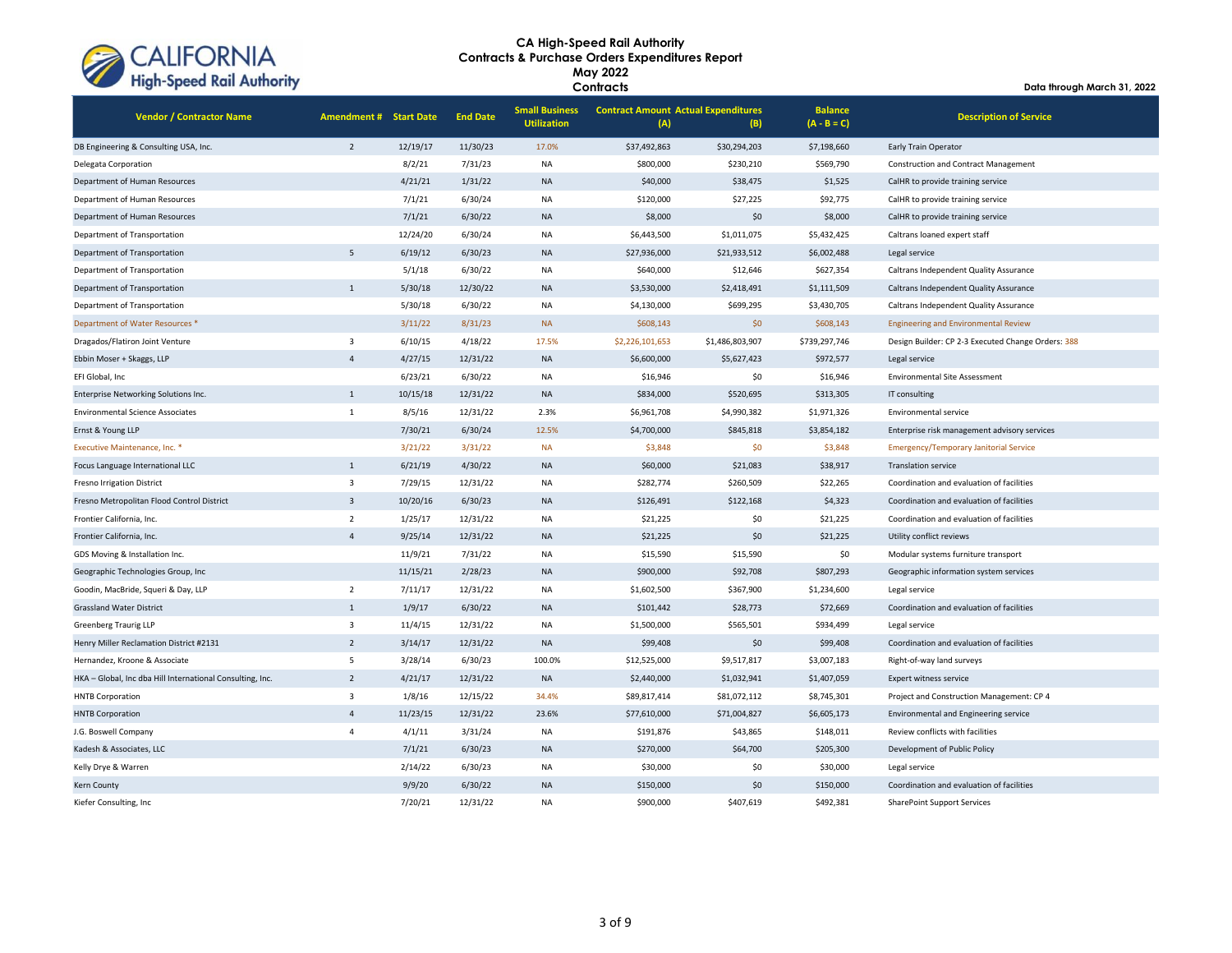

**Data through March 31, 2022**

| <b>Vendor / Contractor Name</b>                          | <b>Amendment #</b> | <b>Start Date</b> | <b>End Date</b> | <b>Small Business</b><br><b>Utilization</b> | <b>Contract Amount Actual Expenditures</b><br>(A) | (B)          | <b>Balance</b><br>$(A - B = C)$ | <b>Description of Service</b>                      |
|----------------------------------------------------------|--------------------|-------------------|-----------------|---------------------------------------------|---------------------------------------------------|--------------|---------------------------------|----------------------------------------------------|
| Kings River Conservation                                 | $\overline{4}$     | 9/21/11           | 3/31/24         | <b>NA</b>                                   | \$49,879                                          | \$43,135     | \$6,744                         | Review conflicts with utilities                    |
| Kleinfelder, Inc                                         | 5                  | 12/9/16           | 6/30/23         | 25.6%                                       | \$17,773,929                                      | \$8,918,961  | \$8,854,969                     | Geotechnical site investigation service            |
| <b>KPMG LLP</b>                                          |                    | 1/20/21           | 9/30/24         | 24.8%                                       | \$26,800,375                                      | \$6,819,837  | \$19,980,538                    | <b>Financial Advisory Services</b>                 |
| <b>KPMG LLP</b>                                          |                    | 6/1/21            | 12/31/22        | <b>NA</b>                                   | \$500,000                                         | \$165,000    | \$335,000                       | <b>Information Security Services</b>               |
| <b>KPMG LLP</b>                                          |                    | 6/28/21           | 12/31/22        | <b>NA</b>                                   | \$300,000                                         | \$298,845    | \$1,155                         | <b>Transition Advisory Services</b>                |
| Lakeside Ditch                                           | $\mathbf{1}$       | 12/23/19          | 12/31/24        | <b>NA</b>                                   | \$25,000                                          | \$0          | \$25,000                        | Coordination and evaluation of facilities          |
| <b>Local Government Commission</b>                       |                    | 9/13/21           | 10/31/22        | <b>NA</b>                                   | \$40,600                                          | \$14,501     | \$26,099                        | Environmental justice service                      |
| Los Angeles County Metropolitan Transportation Authority | $\overline{2}$     | 4/10/15           | 9/30/23         | <b>NA</b>                                   | \$750,000                                         | \$5,716      | \$744,284                       | Coordination and evaluation of facilities          |
| Los Angeles County Metropolitan Transportation Authority | $\overline{4}$     | 6/1/16            | 12/31/22        | <b>NA</b>                                   | \$18,726,102                                      | \$16,456,906 | \$2,269,196                     | Project management and quality control: Metro Link |
| Los Angeles County Metropolitan Transportation Authority |                    | 5/1/18            | 12/31/23        | <b>NA</b>                                   | \$76,665,000                                      | \$25,798,360 | \$50,866,640                    | Construction: grade separation                     |
| Los Angeles Department of Water and Power                | $\overline{2}$     | 1/6/17            | 2/28/23         | <b>NA</b>                                   | \$1,400,000                                       | \$75,466     | \$1,324,534                     | Feasibility studies and analysis - LADWP Grid      |
| Los Angeles Unified School District                      |                    | 2/14/22           | 6/30/22         | <b>NA</b>                                   | \$3,400                                           | \$0          | \$3,400                         | <b>Bilingual Fluency Assessment Testing</b>        |
| Lower Tule River Irrigation                              |                    | 7/31/20           | 12/31/22        | <b>NA</b>                                   | \$25,000                                          | \$0          | \$25,000                        | <b>Irrigation Services</b>                         |
| Madera Irrigation District                               | $\overline{2}$     | 10/27/16          | 12/31/22        | <b>NA</b>                                   | \$20,000                                          | \$0          | \$20,000                        | Coordination and evaluation of facilities          |
| Matson Alarm Co., Inc.                                   |                    | 2/2/22            | 1/31/24         | <b>NA</b>                                   | \$4,800                                           | \$0          | \$4,800                         | <b>Facility Services</b>                           |
| Matson Alarm Co., Inc.                                   |                    | 2/2/22            | 1/31/24         | <b>NA</b>                                   | \$40,764                                          | \$0          | \$40,764                        | <b>Facility Services</b>                           |
| Mayer Brown LLP                                          | $\overline{3}$     | 11/17/15          | 12/31/22        | <b>NA</b>                                   | \$1,800,000                                       | \$1,665,652  | \$134,348                       | Legal service                                      |
| Melga Canal Company                                      |                    | 8/31/20           | 12/31/22        | <b>NA</b>                                   | \$25,000                                          | \$0          | \$25,000                        | <b>Evaluation of Facilities</b>                    |
| <b>Merced Irrigation District</b>                        | $\overline{2}$     | 2/21/17           | 12/31/22        | <b>NA</b>                                   | \$58,850                                          | \$0          | \$58,850                        | Coordination and evaluation of facilities          |
| National Marine Fisheries Service (WCR-1701)             |                    | 12/21/18          | 3/30/23         | <b>NA</b>                                   | \$690,236                                         | \$446,922    | \$243,314                       | Evaluation of environmental challenges             |
| National Training Institute on Race and Equality         |                    | 6/1/21            | 5/30/22         | <b>NA</b>                                   | \$18,000                                          | \$13,500     | \$4,500                         | <b>Personnel Training</b>                          |
| NetCentric Technologies, Inc                             | $\mathbf{1}$       | 4/29/20           | 6/30/22         | <b>NA</b>                                   | \$100,000                                         | \$16,052     | \$83,948                        | Remediation of ADA                                 |
| Nossaman <sup>8</sup>                                    | 12                 | 4/24/09           | 12/31/22        | <b>NA</b>                                   | \$24,500,000                                      | \$22,168,301 | \$2,331,699                     | Legal service                                      |
| O'Dell Engineering Inc.                                  | $\overline{2}$     | 9/2/16            | 6/30/23         | 100.0%                                      | \$5,340,722                                       | \$2,647,386  | \$2,693,336                     | Right-of-way engineering and scoping service       |
| O'Melveny & Meyers LLP                                   | 5                  | 9/11/13           | 12/31/22        | <b>NA</b>                                   | \$7,200,000                                       | \$5,521,991  | \$1,678,009                     | Legal service                                      |
| Office of Planning and Research                          |                    | 4/29/20           | 12/31/22        | NA                                          | \$2,292,648                                       | \$1,056,662  | \$1,235,986                     | Environmental mitigation planning                  |
| Orange County Transportation Agency (OCTA)               | $\overline{3}$     | 10/26/12          | 12/31/22        | <b>NA</b>                                   | \$300,000                                         | \$9,179      | \$290,821                       | Engineering, design plans and cost estimates       |
| Overland, Pacific & Cutler                               |                    | 6/7/21            | 8/31/22         | <b>NA</b>                                   | \$2,372,673                                       | \$0          | \$2,372,673                     | Right of Way (ROW) and real property services      |
| Pacific Bell Telephone Company dba AT&T                  | $\overline{4}$     | 5/19/16           | 6/30/24         | <b>NA</b>                                   | \$26,283,753                                      | \$14,598,573 | \$11,685,180                    | Coordination and evaluation of facilities          |
| Pacific Gas and Electric Company                         | 1                  | 6/4/20            | 6/30/23         | <b>NA</b>                                   | \$1,959,000                                       | \$7,477      | \$1,951,523                     | Environmental planning                             |
| Pacific Gas and Electric Company                         | $\overline{2}$     | 8/31/15           | 6/30/24         | <b>NA</b>                                   | \$27,000,000                                      | \$21,257,875 | \$5,742,125                     | Coordination and evaluation of facilities          |
| Pacific Gas and Electric Company                         | $\overline{2}$     | 1/9/17            | 1/30/24         | <b>NA</b>                                   | \$36,034,000                                      | \$9,846.848  | \$26.187.152                    | Coordination and evaluation of facilities          |

Pacific Storage Company dba Pacific Records Management 12/8/21 6/30/22 NA \$20,000 \$15,225 \$4,775 Scan and index file boxes Peninsula Corridor Joint Powers Board (Caltrain) 11 12/5/18 12/31/22 NA \$600,000,000 \$312,301,008 \$287,698,992 Corridor electrification and materials

Pestmaster Services, Inc. 9/9/21 6/30/23 NA \$9,695 \$1,860 \$7,835 Pest control services Placeworks, Inc. 1 8/5/16 12/31/22 44.2% \$4,900,000 \$1,109,324 \$3,790,676 Environmental service

Perkins Coie, LLP 3 11/3/15 12/31/22 NA \$5,000,000 \$4,214,193 \$785,807 Advice and counsel on environmental permitting issues

People's Ditch Company 6/1/20 12/31/22 NA \$25,000 \$0 \$25,000 Labor Costs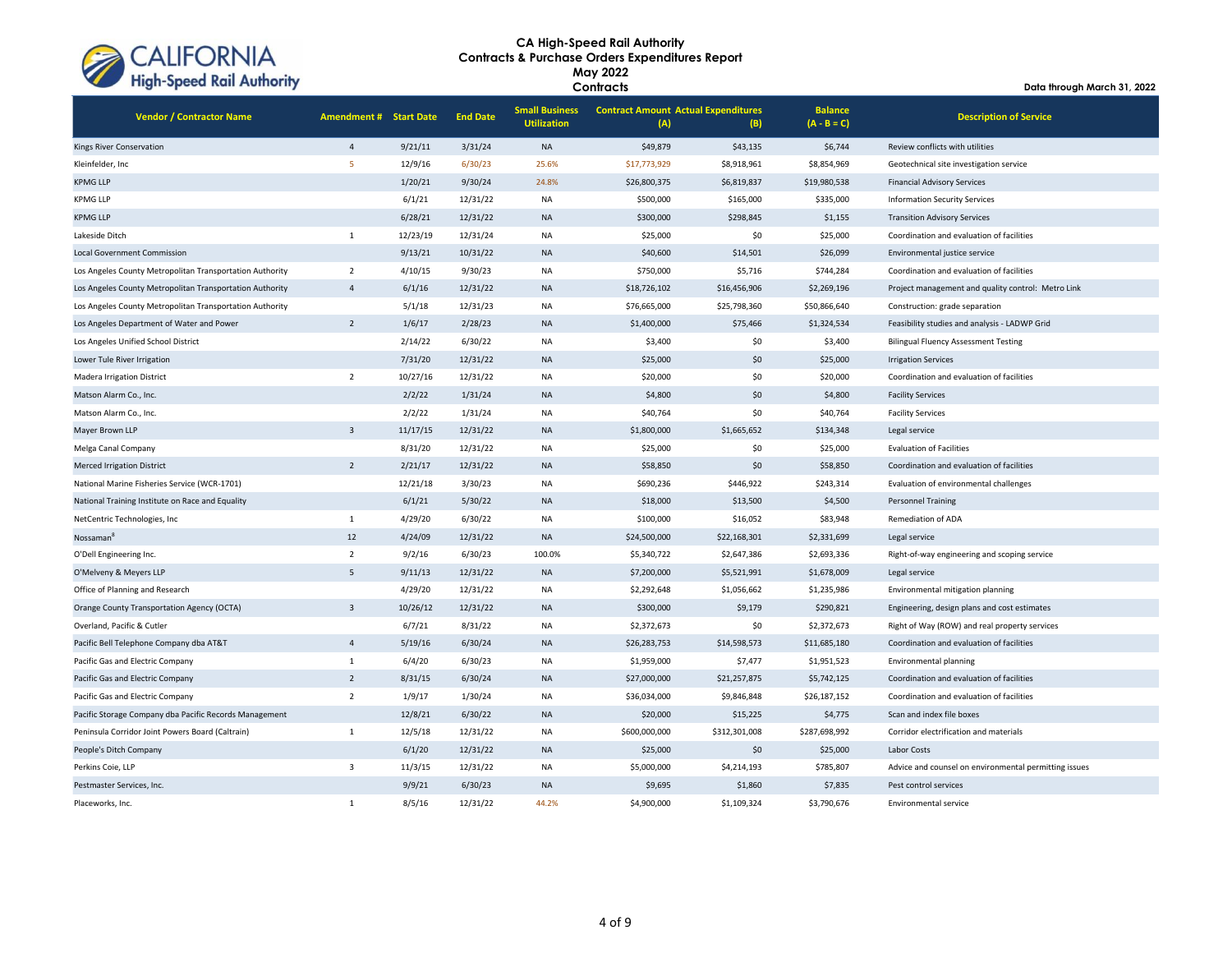

**Contracts**

| <b>Vendor / Contractor Name</b>                           | <b>Amendment # Start Date</b> |          | <b>End Date</b> | <b>Small Business</b><br><b>Utilization</b> | <b>Contract Amount Actual Expenditures</b><br>(A) | (B)          | <b>Balance</b><br>$(A - B = C)$ | <b>Description of Service</b>                               |
|-----------------------------------------------------------|-------------------------------|----------|-----------------|---------------------------------------------|---------------------------------------------------|--------------|---------------------------------|-------------------------------------------------------------|
| <b>Platinum Security</b>                                  |                               | 10/20/21 | 12/31/21        | <b>NA</b>                                   | \$43,949                                          | \$6,931      | \$37,018                        | Security guard services                                     |
| Platinum Security                                         |                               | 1/1/22   | 9/30/22         | <b>NA</b>                                   | \$165,002                                         | \$35,459     | \$129,544                       | <b>Security Services</b>                                    |
| Poso Canal Company                                        | $\overline{2}$                | 1/24/17  | 12/31/22        | <b>NA</b>                                   | \$61,251                                          | \$6,399      | \$54,852                        | Coordination and evaluation of facilities                   |
| Project Finance Advisory Limited                          | 3                             | 12/18/15 | 10/10/22        | 16.0%                                       | \$4,000,000                                       | \$1,936,692  | \$2,063,308                     | Reports pursuant to CSHC section 2704.08(d)(2)              |
| Providence Technology Group, Inc.                         |                               | 10/25/21 | 2/28/23         | <b>NA</b>                                   | \$900,000                                         | \$0          | \$900,000                       | Consulting services for maintenance and operational support |
| PTG Pacheco Pass Corridor <sup>8</sup>                    | $\overline{7}$                | 12/4/08  | 6/30/22         | 17.1%                                       | \$80,240,000                                      | \$79,859,791 | \$380,209                       | Preliminary engineering and environmental work              |
| Rancho Tree Service                                       |                               | 11/15/21 | 9/30/22         | <b>NA</b>                                   | \$514,172                                         | \$0          | \$514,172                       | Tree removal and disposal services                          |
| Regents of the University of California, Berkeley         | $\overline{2}$                | 8/10/18  | 6/30/22         | <b>NA</b>                                   | \$378,748                                         | \$147,539    | \$231,209                       | Seismic policy and technical practices experts              |
| Regents of the University of California, Los Angeles      |                               | 3/16/20  | 1/5/23          | <b>NA</b>                                   | \$782,821                                         | \$199,672    | \$583,149                       | Fault rupture research                                      |
| Remy Moose Manley, LLP                                    | 6                             | 9/13/12  | 12/31/22        | <b>NA</b>                                   | \$3,750,000                                       | \$2,375,463  | \$1,374,537                     | Legal service                                               |
| Rutan & Tucker                                            | $\overline{3}$                | 8/14/15  | 12/31/22        | <b>NA</b>                                   | \$10,900,000                                      | \$8,191,233  | \$2,708,767                     | Legal service                                               |
| San Benito County Water District                          | $\overline{2}$                | 1/9/17   | 12/31/22        | <b>NA</b>                                   | \$45,200                                          | \$1,932      | \$43,268                        | Coordination and evaluation of facilities                   |
| San Bernardino County Transportation Authority            |                               | 5/15/20  | 6/30/22         | <b>NA</b>                                   | \$100,000                                         | \$0          | \$100,000                       | Review of engineering documents                             |
| San Francisco Bay Conservation and Development Commission |                               | 10/18/19 | 12/31/22        | <b>NA</b>                                   | \$50,000                                          | \$11,069     | \$38,931                        | Project evaluation and permit processing                    |
| San Joaquin Regional Rail Commission (SJRRC)              | $\overline{4}$                | 12/18/12 | 12/31/22        | <b>NA</b>                                   | \$750,000                                         | \$648,166    | \$101,834                       | Preparation and review of engineering design plans          |
| San Joaquin Valley Air Pollution Control District         |                               | 7/23/14  | 7/31/28         | <b>NA</b>                                   | \$1,705,472                                       | \$1,364,377  | \$341,095                       | Environmental mitigation                                    |
| San Joaquin Valley Air Pollution Control District         |                               | 6/26/15  | 7/31/28         | <b>NA</b>                                   | \$367,829                                         | \$294,263    | \$73,566                        | <b>Voluntary Emissions Reduction Agreement</b>              |
| San Joaquin Valley Air Pollution Control District         |                               | 1/13/16  | 7/31/28         | <b>NA</b>                                   | \$10,806,923                                      | \$8,645,538  | \$2,161,385                     | Offset construction air pollution cost                      |
| San Joaquin Valley Railroad Co.                           | $\mathbf{1}$                  | 8/28/15  | 6/30/22         | <b>NA</b>                                   | \$5,000,000                                       | \$3,117,606  | \$1,882,394                     | Coordination and evaluation of facilities                   |
| San Joaquin Valley Air Pollution Control District         |                               | 9/16/16  | 6/30/26         | <b>NA</b>                                   | \$3,562,246                                       | \$2,849,797  | \$712,449                       | <b>Voluntary Emissions Reduction Agreement</b>              |
| San Jose State University Research Foundation             |                               | 12/24/20 | 6/30/23         | <b>NA</b>                                   | \$665,000                                         | \$0          | \$665,000                       | Research development                                        |
| San Luis Delta - Mendota Water Authority                  | $\overline{2}$                | 1/9/17   | 12/31/22        | <b>NA</b>                                   | \$58,740                                          | \$3,643      | \$55,097                        | Coordination and evaluation of facilities                   |
| Santa Clara Valley Transportation Authority               | $\mathbf{1}$                  | 3/1/19   | 12/31/22        | <b>NA</b>                                   | \$1,500,000                                       | \$1,500,000  | \$0                             | Preliminary design - station                                |
| Santa Clara Valley Habitat Agency                         |                               | 1/27/20  | 12/31/22        | <b>NA</b>                                   | \$100,000                                         | \$0          | \$100,000                       | <b>Environmental Mitigation</b>                             |
| Santa Clara Valley Water District                         |                               | 9/22/21  | 12/31/22        | <b>NA</b>                                   | \$80,932                                          | \$883        | \$80,049                        | Preliminary engineering and hydraulic analysis              |
| Sener Engineering and Systems                             | 3                             | 4/24/15  | 12/31/22        | 28.4%                                       | \$74,217,886                                      | \$69,831,125 | \$4,386,761                     | Preliminary engineering and environmental work              |
| Settler's Ditch Company                                   |                               | 6/1/20   | 12/31/22        | <b>NA</b>                                   | \$25,000                                          | \$0          | \$25,000                        | <b>Evaluation of Facilities</b>                             |
| Shute, Mihaly & Weinberger, LLP                           | $\overline{2}$                | 10/11/17 | 12/31/22        | <b>NA</b>                                   | \$500,000                                         | \$117,993    | \$382,007                       | <b>Environmental Mitigation</b>                             |
| SkyLandscape, LLC                                         |                               | 8/30/21  | 7/31/23         | <b>NA</b>                                   | \$42,524                                          | \$9,100      | \$33,424                        | Landscape Maintenance                                       |
| Southern California Regional Rail Authority               | $\overline{2}$                | 6/26/15  | 11/30/23        | <b>NA</b>                                   | \$815,000                                         | \$547,140    | \$267,861                       | Develop engineering, planning and environmental data        |
| Sprint Communications Company L.P.                        | $\overline{2}$                | 3/14/17  | 12/31/22        | <b>NA</b>                                   | \$100,000                                         | \$0          | \$100,000                       | Reviews conflicts with utilities                            |
| Stanfield Systems, Incorporated                           |                               | 9/13/21  | 11/30/22        | <b>NA</b>                                   | \$900,000                                         | \$194,008    | \$705,993                       | Provide enhancements and ongoing maintenance                |
| <b>State Controller's Office</b>                          |                               | 7/1/19   | 6/30/24         | <b>NA</b>                                   | \$125,000                                         | \$8,435      | \$116,565                       | Warrant expedite services                                   |
| <b>State Controller's Office</b>                          |                               | 7/1/21   | 6/30/22         | <b>NA</b>                                   | \$3,350                                           | \$3,350      | \$0                             | Management Information Retrieval System (MIRS)              |
| State Water Resources Control Board                       |                               | 6/18/21  | 3/31/23         | <b>NA</b>                                   | \$1,528,407                                       | \$0          | \$1,528,407                     | Water Certification and Mitigation                          |
| <b>Stoel Rives LLP</b>                                    |                               | 10/28/21 | 6/30/23         | <b>NA</b>                                   | \$3,000,000                                       | \$313,045    | \$2,686,955                     | Legal analysis and support                                  |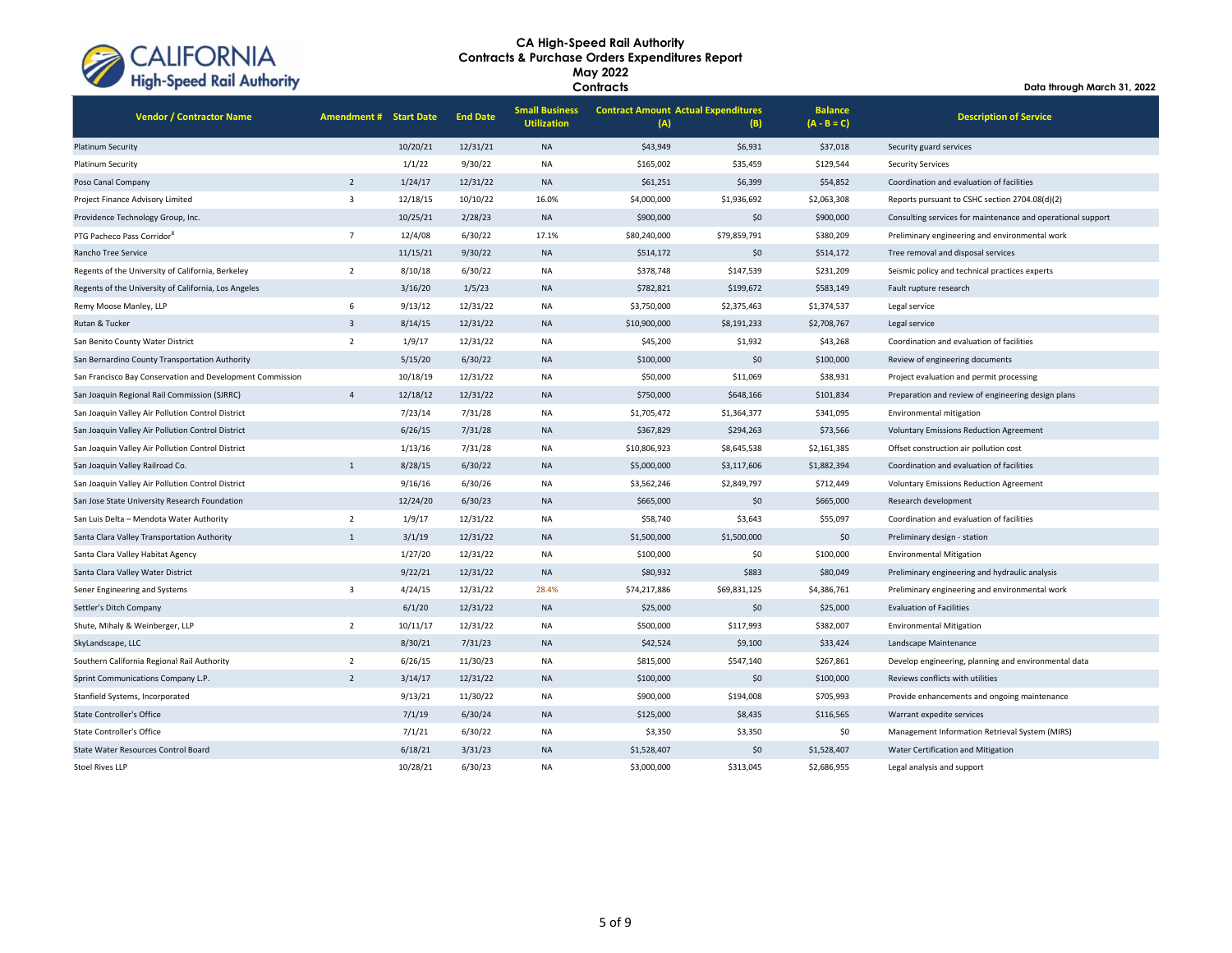

### **CA High-Speed Rail Authority tracts & Purchase Orders Expenditures Report Con May 2022 Contracts**

**Data through March 31, 2022**

| <b>Vendor / Contractor Name</b>                        | <b>Amendment #</b>      | <b>Start Date</b> | <b>End Date</b> | <b>Small Business</b><br><b>Utilization</b> | <b>Contract Amount Actual Expenditures</b><br>(A) | (B)             | <b>Balance</b><br>$(A - B = C)$ | <b>Description of Service</b>                       |  |
|--------------------------------------------------------|-------------------------|-------------------|-----------------|---------------------------------------------|---------------------------------------------------|-----------------|---------------------------------|-----------------------------------------------------|--|
| STV Incorporated                                       | $\overline{4}$          | 3/27/15           | 9/30/23         | 31.2%                                       | \$75,420,625                                      | \$65,817,062    | \$9,603,563                     | Preliminary engineering and environmental work      |  |
| Town of Atherton                                       | $\overline{2}$          | 1/25/17           | 12/31/22        | <b>NA</b>                                   | \$50,000                                          | \$0             | \$50,000                        | Coordination and evaluation of facilities           |  |
| Tutor Perini/Zachry/Parsons, a Joint Venture           | $\mathbf{1}$            | 8/16/13           | 3/4/24          | 25.7%                                       | \$2,668,267,390                                   | \$1,716,043,159 | \$952,224,231                   | Design Builder: CP 1 Executed Change Orders: 457    |  |
| T.Y. Lin International                                 | 5                       | 2/20/14           | 9/30/22         | 28.1%                                       | \$76,158,068                                      | \$75,682,673    | \$475,395                       | EIR/EIS & Preliminary Engineering                   |  |
| UIC International Union of Railways                    |                         | 1/1/18            | 12/31/22        | <b>NA</b>                                   | \$65,296                                          | \$65,296        | \$0                             | Railway Operations membership                       |  |
| UPRR <sup>8</sup>                                      | 3                       | 6/6/12            | 6/30/22         | <b>NA</b>                                   | \$5,000,000                                       | \$1,563,867     | \$3,436,133                     | Review design drawings                              |  |
| Union Pacific Railroad Company ("UPRR")                | $\mathbf{1}$            | 12/22/14          | 12/31/22        | <b>NA</b>                                   | \$69,025,000                                      | \$46,422,037    | \$22,602,963                    | Engineering, construction and maintenance agreement |  |
| Universal Field Services                               |                         | 6/7/21            | 8/31/22         | <b>NA</b>                                   | \$2,867,324                                       | \$1,079,850     | \$1,787,474                     | Right-of-way and real property service              |  |
| U.S. Army Corp of Engineers                            |                         | 6/26/20           | 9/30/23         | <b>NA</b>                                   | \$4,021,752                                       | \$872,657       | \$3,149,095                     | Project evaluation and permit processing            |  |
| U.S. Army Corp of Engineers                            | 3                       | 11/20/14          | 6/30/29         | <b>NA</b>                                   | \$5,321,464                                       | \$1,441,116     | \$3,880,348                     | Project evaluation and permit processing            |  |
| U.S. Bureau of Reclamation                             | 3                       | 2/3/15            | 6/30/22         | <b>NA</b>                                   | \$4,244,652                                       | \$2,707,955     | \$1,536,697                     | Environmental challenge resolution                  |  |
| <b>US Environmental Protection Agency</b>              | $\overline{\mathbf{3}}$ | 8/29/14           | 12/31/22        | <b>NA</b>                                   | \$2,510,471                                       | \$2,351,892     | \$158,579                       | Environmental resource impacts issue resolution     |  |
| United States Department of Fish and Wildlife Services | 3                       | 10/1/15           | 12/31/22        | <b>NA</b>                                   | \$4,539,859                                       | \$3,286,610     | \$1,253,249                     | Environmental assistance and coordination service   |  |
| Video Streaming Services Company                       |                         | 4/28/21           | 6/30/22         | <b>NA</b>                                   | \$100,000                                         | \$65,540        | \$34,460                        | Video Streaming Services                            |  |
| Viking Shred LLC                                       | $\mathbf{1}$            | 4/22/21           | 3/31/23         | <b>NA</b>                                   | \$2,520                                           | \$960           | \$1,560                         | <b>Confidential Shredding Services</b>              |  |
| Vollmar Natural Lands Consulting, Inc.                 | $\mathbf{1}$            | 6/10/14           | 12/31/25        | NA                                          | \$1,852,910                                       | \$1,174,438     | \$678,472                       | Environmental mitigation                            |  |
| West Isle Line, Inc.                                   | $\mathbf{1}$            | 12/21/17          | 2/28/23         | <b>NA</b>                                   | \$1,000,000                                       | \$78,838        | \$921,162                       | Design drawing review                               |  |
| West Publishing Corporation                            | $\overline{2}$          | 9/7/17            | 6/30/22         | <b>NA</b>                                   | \$131,245                                         | \$113,119       | \$18,125                        | Electronic legal library service                    |  |
| West San Martin Water Works, Inc                       | $\overline{2}$          | 10/17/16          | 12/31/22        | <b>NA</b>                                   | \$32,000                                          | \$599           | \$31,401                        | Coordination and evaluation of facilities           |  |
| Westervelt Ecological Services                         | $\mathbf{1}$            | 3/21/16           | 2/28/25         | 3.8%                                        | \$73,955,943                                      | \$68,958,880    | \$4,997,063                     | Habitat mitigation service                          |  |
| <b>Westervelt Ecological Services</b>                  | $\mathbf{1}$            | 6/19/19           | 4/14/30         | 1.1%                                        | \$21,015,000                                      | \$17,211,000    | \$3,804,000                     | Habitat mitigation service                          |  |
| Wong + Harris, JV                                      | 6                       | 5/15/13           | 12/31/22        | 30.4%                                       | \$156,513,769                                     | \$123,163,776   | \$33,349,994                    | Project and Construction Management: CP 1           |  |
| WSP USA, Inc.                                          | 6                       | 7/1/15            | 6/30/23         | 28.6%                                       | \$798,532,229                                     | \$701,490,423   | \$97,041,806                    | <b>Rail Delivery Partner</b>                        |  |
| <b>CONTRACT SUBTOTAL</b>                               |                         |                   |                 | 23.4%                                       | \$8,992,757,764                                   | \$6,321,352,794 | \$2,671,404,970                 |                                                     |  |

#### **# Footnotes**

1. The following contract types are not counted towards the Authority's Small Business Program: Federal Agency Contracts, State Agency Contracts, Local Government Contracts, and Third Party Contracts. An "NA" (Not-Applicable) in the Small Business Utilization column denotes all contracts and PO's that do not count towards the Authority's Small Business Program.

2. Vendors may appear several times due to multiple contracts.

3. Actual expenditures reflect processed and paid invoices for active contracts.

4. This report includes data from the most recent invoices submitted to CHSRA, monthly or quarterly for active contracts.

5. The Authority has a small business utilization goal of 30%, per the Small and Disadvantaged Business Enterprise Policy from August-2012. Small Business Utilization percentage values for all subsequent eligible contracts represent the total dollar amount that was awarded to small businesses, divided by the total amount invoiced by the respective vendor, from the inception of small business utilization tracking to date.

6. Dark Orange text and an asterisk indicates new or changed items from last months report exist for this vendor/contractor.

7. As of March 31, 2022, the Authority has a total of 279 contracts and purchase orders; 209 contracts and 70 purchase orders.

8. Small business utilization was not captured for invoices prior to the establishment of the Small and Disadvantaged Business Enterprise Policy in August-2012. This affects 4 active contracts that were executed prior to August-2012: City of Fresno, Nossaman, PTG Pacheco Pass Corridor, and UPRR.

9. Total Small Business Utilization percentage includes all Small Businesses (SB), Disadvantaged Business Enterprises (DBE), Disabled Veteran Business Enterprises (DVBE) and Microbusinesses (MB) on Active Awarded Contracts beholden to the SB Program only. Design Build Contracts for CP 1, CP 2-3 and CP 4 are based on dollars paid, all other contracts are based on dollars invoiced.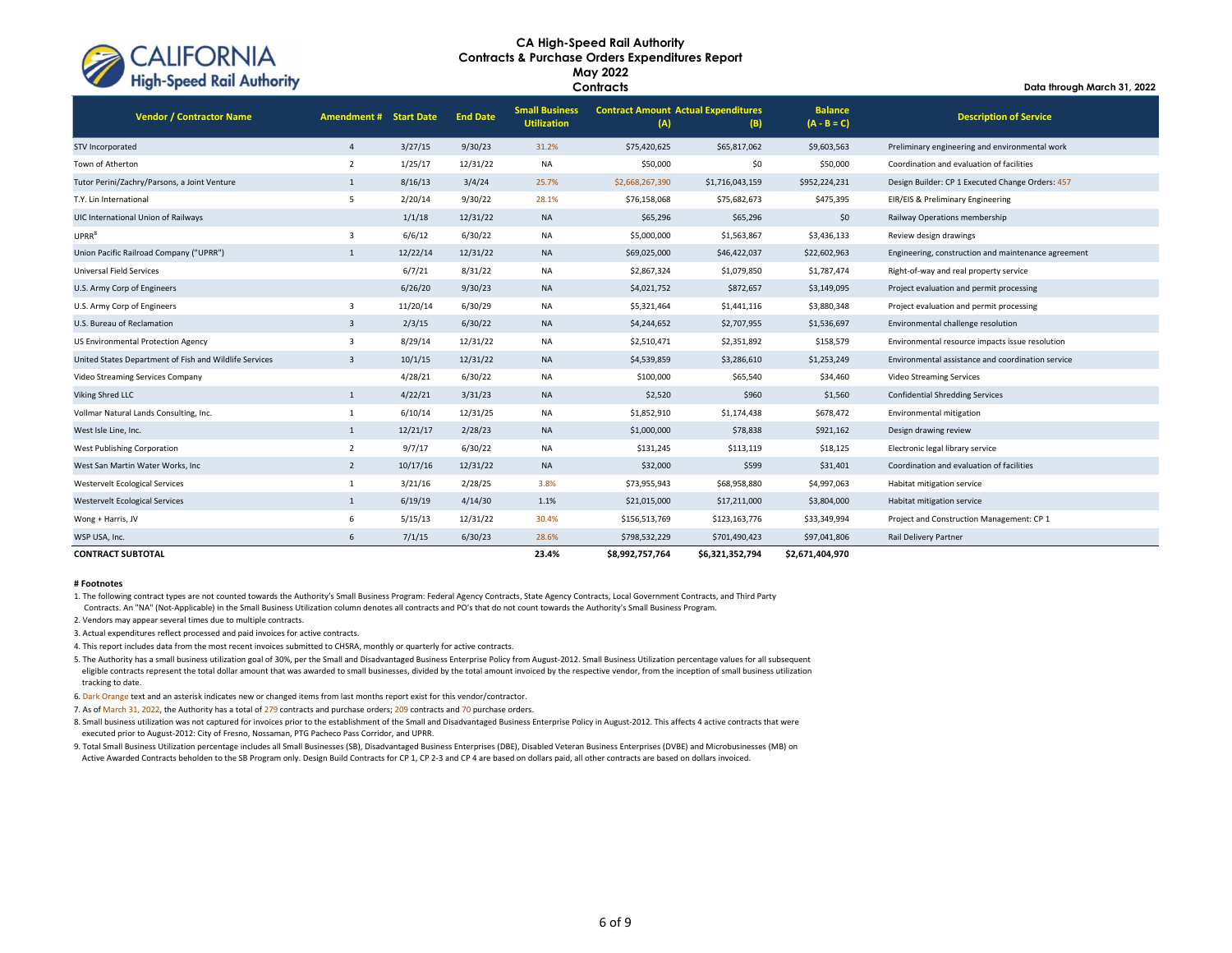| CALIFORNIA<br>High-Speed Rail Authority |
|-----------------------------------------|
|                                         |

| <b>Inigh-speed Kall Authority</b> |                   |                   |                 | <b>Purchase Orders</b>                      |          |                                                   |                                 | Data through March 31, 2022   |  |
|-----------------------------------|-------------------|-------------------|-----------------|---------------------------------------------|----------|---------------------------------------------------|---------------------------------|-------------------------------|--|
| <b>Vendor / Contractor Name</b>   | <b>Amendment#</b> | <b>Start Date</b> | <b>End Date</b> | <b>Small Business</b><br><b>Utilization</b> | (A)      | <b>Contract Amount Actual Expenditures</b><br>(B) | <b>Balance</b><br>$(A - B = C)$ | <b>Description of Service</b> |  |
| Allied Network Solutions Inc.     |                   |                   |                 | 100.0%                                      | \$22,415 | \$22,415                                          | \$0                             | Office supplies               |  |
| Archway Systems, Inc.             |                   |                   |                 | 0.0%                                        | \$98,500 | \$0                                               | \$98,500                        | IT service                    |  |
| Asana Inc.                        |                   |                   |                 | $\sf NA$                                    | \$1,319  | \$0                                               | \$1,319                         | IT software                   |  |
| Aurora Enterprises                |                   |                   |                 | 28.0%                                       | \$24,940 | \$6,985                                           | \$17,955                        | IT service                    |  |
| Bridge Micro DBA Byron Ling *     |                   |                   |                 | 100.0%                                      | \$2,390  | \$2,390                                           | \$0                             | Office supplies               |  |
| Burkett's Office Supply Inc.      |                   |                   |                 | 50.0%                                       | \$132    | \$66                                              | \$66                            | Office supplies               |  |
| Burkett's Office Supply Inc.      |                   |                   |                 | 0.0%                                        | \$17     | \$0                                               | \$17                            | Office supplies               |  |
| Burkett's Office Supply Inc.      |                   |                   |                 | 50.0%                                       | \$132    | \$66                                              | \$66                            | Office supplies               |  |
| Burkett's Office Supply Inc.      |                   |                   |                 | 43.6%                                       | \$822    | \$358                                             | \$464                           | Office supplies               |  |
| Burkett's Office Supply Inc.      |                   |                   |                 | 84.9%                                       | \$296    | \$252                                             | \$45                            | Office equipment              |  |
| Burkett's Office Supply Inc. *    |                   |                   |                 | 0.0%                                        | \$114    | \$0\$                                             | \$114                           | Office equipment              |  |
| Burkett's Office Supply Inc. *    |                   |                   |                 | 0.0%                                        | \$60     | \$0                                               | \$60                            | Office equipment              |  |
| Burkett's Office Supply Inc. *    |                   |                   |                 | 0.0%                                        | \$239    | \$0                                               | \$239                           | Office equipment              |  |
| Burkett's Office Supply Inc. *    |                   |                   |                 | 0.0%                                        | \$258    | \$0                                               | \$258                           | Office equipment              |  |
| Burkett's Office Supply Inc. *    |                   |                   |                 | 0.0%                                        | \$21     | \$0                                               | \$21                            | Office equipment              |  |
| Burkett's Office Supply Inc. *    |                   |                   |                 | 0.0%                                        | \$285    | \$0                                               | \$285                           | Office equipment              |  |
| CALPIA                            |                   |                   |                 | <b>NA</b>                                   | \$496    | \$0                                               | \$496                           | Office supplies               |  |
| CEB                               |                   |                   |                 | <b>NA</b>                                   | \$8,836  | \$3,208                                           | \$5,628                         | Law Books                     |  |
| Cobalt Industrial Supply Co.      |                   |                   |                 | 0.0%                                        | \$2,232  | \$0                                               | \$2,232                         | Office equipment              |  |
| <b>Commerce Printing Services</b> |                   |                   |                 | 0.0%                                        | \$322    | \$0                                               | \$322                           | Office supplies               |  |
| CommonLook *                      |                   |                   |                 | <b>NA</b>                                   | \$8,760  | \$0                                               | \$8,760                         | IT software                   |  |
| <b>Compliance News</b>            |                   |                   |                 | <b>NA</b>                                   | \$35     | \$0                                               | \$35                            | Advertisement                 |  |
| Coyote Creek Consulting Inc.      |                   |                   |                 | 99.8%                                       | \$14,435 | \$14,402                                          | \$33                            | IT service                    |  |
| CSU Fresno*                       |                   |                   |                 | <b>NA</b>                                   | \$800    | \$0                                               | \$800                           | Job Fair                      |  |
| Department of Human Resources     |                   |                   |                 | $\sf NA$                                    | \$800    | \$0                                               | \$800                           | IT service                    |  |
| eJAmerica                         |                   |                   |                 | 76.8%                                       | \$68,846 | \$52,866                                          | \$15,980                        | IT software                   |  |
| FedEx Corporation Services Inc    |                   |                   |                 | <b>NA</b>                                   | \$5,000  | \$2,343                                           | \$2,657                         | Overnight mailing service     |  |
| FedEx Corporation Services Inc    |                   |                   |                 | NA                                          | \$5,000  | \$3,995                                           | \$1,005                         | Overnight mailing service     |  |
| FedEx Corporation Services Inc    |                   |                   |                 | <b>NA</b>                                   | \$5,000  | \$1,009                                           | \$3,991                         | Overnight mailing service     |  |
| FedEx Corporation Services Inc    |                   |                   |                 | <b>NA</b>                                   | \$5,000  | \$195                                             | \$4,805                         | Overnight mailing service     |  |
| Frank T Marchello Co., Inc. *     |                   |                   |                 | 0.0%                                        | \$124    | \$0                                               | \$124                           | Personnel Award               |  |
| General Logistics Systems US Inc  |                   |                   |                 | <b>NA</b>                                   | \$13,000 | \$419                                             | \$12,581                        | Overnight mailing service     |  |
| General Logistics Systems US Inc  |                   |                   |                 | $\sf NA$                                    | \$13,000 | \$464                                             | \$12,536                        | Overnight mailing service     |  |
| Golden State Overnight            |                   |                   |                 | <b>NA</b>                                   | \$13,000 | \$12,467                                          | \$533                           | Delivery service              |  |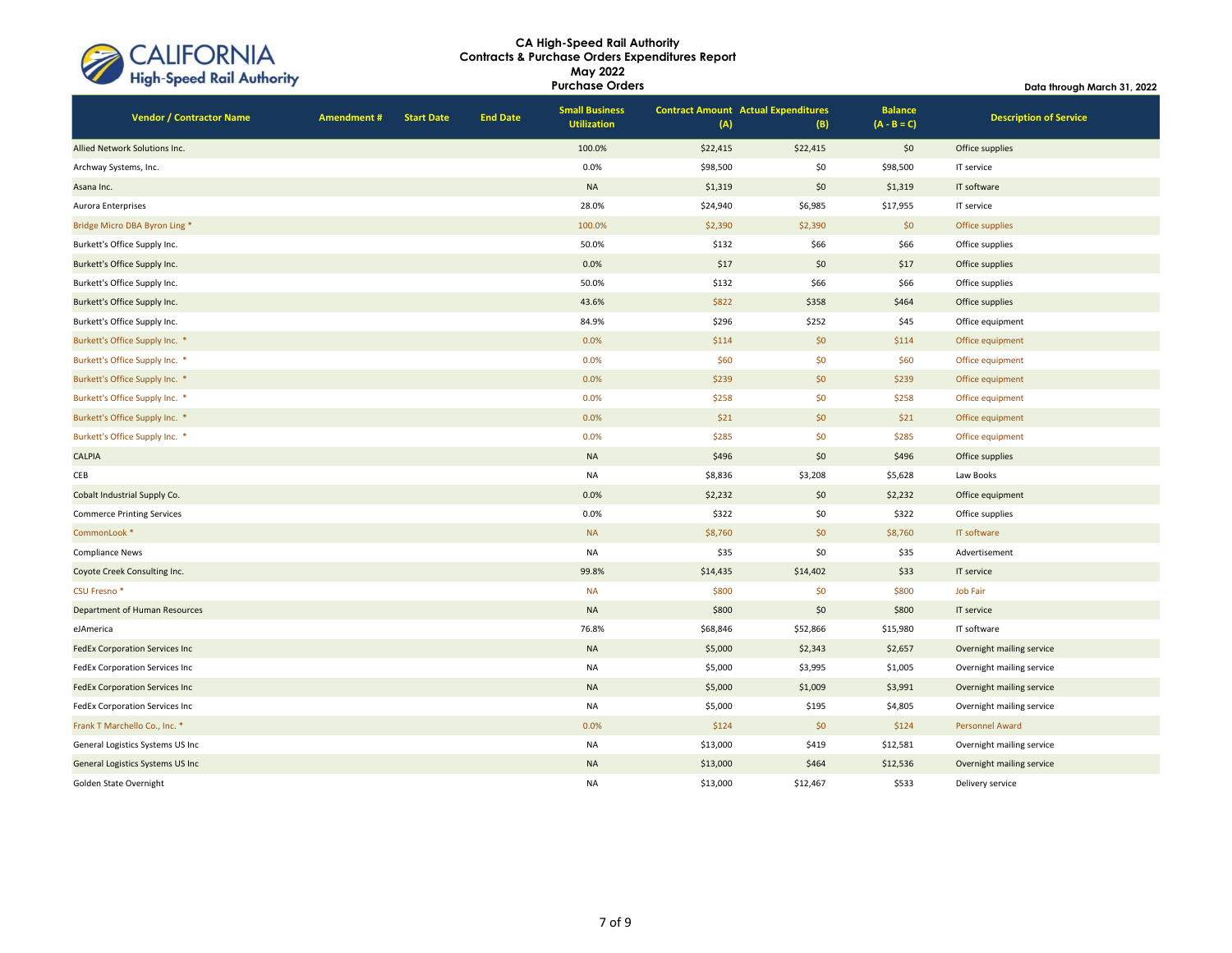| CALIFORNIA<br>High-Speed Rail Authority |  |
|-----------------------------------------|--|
|                                         |  |

| <b>High-speed Kall Authority</b>        |                   |                   |                 | <b>Purchase Orders</b>                      |             |                                                   |                                 | Data through March 31, 2022   |
|-----------------------------------------|-------------------|-------------------|-----------------|---------------------------------------------|-------------|---------------------------------------------------|---------------------------------|-------------------------------|
| <b>Vendor / Contractor Name</b>         | <b>Amendment#</b> | <b>Start Date</b> | <b>End Date</b> | <b>Small Business</b><br><b>Utilization</b> | (A)         | <b>Contract Amount Actual Expenditures</b><br>(B) | <b>Balance</b><br>$(A - B = C)$ | <b>Description of Service</b> |
| GSO/Overnight                           |                   |                   |                 | $\sf NA$                                    | \$13,000    | \$12,673                                          | \$327                           | Delivery service              |
| Keefe Business Serices, Inc. *          |                   |                   |                 | 0.0%                                        | \$92        | \$0                                               | \$92                            | Office supplies               |
| Linux Academy Inc                       |                   |                   |                 | $\sf NA$                                    | \$22,593    | \$15,062                                          | \$7,531                         | IT software                   |
| Los Angeles Unified School District     |                   |                   |                 | <b>NA</b>                                   | \$170       | \$0                                               | \$170                           | Personnel Service             |
| Mergent Systems, Inc. *                 |                   |                   |                 | 0.0%                                        | \$21,897    | \$0                                               | \$21,897                        | <b>Personnel Service</b>      |
| Midtown Stations                        |                   |                   |                 | 100.0%                                      | \$3,240     | \$3,240                                           | \$0                             | Office supplies               |
| Mobility 21 Trans Coalition *           |                   |                   |                 | <b>NA</b>                                   | \$5,000     | \$5,000                                           | \$0                             | Office supplies               |
| Mythics, Inc. *                         |                   |                   |                 | <b>NA</b>                                   | \$4,265     | \$0                                               | \$4,265                         | IT software                   |
| <b>NWN Corp</b>                         |                   |                   |                 | $\sf NA$                                    | \$9,798     | \$0                                               | \$9,798                         | Office equipment              |
| Office Pro                              |                   |                   |                 | 0.0%                                        | \$82        | \$0                                               | \$82                            | Office supplies               |
| Presidio Networked Solutions Group, LLC |                   |                   |                 | $\sf NA$                                    | \$3,641     | \$2,259                                           | \$1,382                         | IT equipment                  |
| Prison Industry Authority (PIA)         |                   |                   |                 | <b>NA</b>                                   | \$1,276     | \$0                                               | \$1,276                         | Office supplies               |
| Prison Industry Authority (PIA)         |                   |                   |                 | <b>NA</b>                                   | \$4,450     | \$2,670                                           | \$1,780                         | Office supplies               |
| River City Office Supply, Inc. *        |                   |                   |                 | 0.0%                                        | \$291       | \$0                                               | \$291                           | Office supplies               |
| Small Business Products, Inc.           |                   |                   |                 | <b>NA</b>                                   | \$13,636    | \$0                                               | \$13,636                        | Office equipment              |
| SoftwareOne, Inc. *                     |                   |                   |                 | <b>NA</b>                                   | \$87,602    | \$0                                               | \$87,602                        | IT software                   |
| <b>Solutions Simplified</b>             |                   |                   |                 | 26.7%                                       | \$1,352,130 | \$360,600                                         | \$991,530                       | IT service                    |
| Solutions Simplified                    |                   |                   |                 | 100.0%                                      | \$12,095    | \$12,095                                          | \$0                             | IT service                    |
| <b>Sprout Social</b>                    |                   |                   |                 | $\sf NA$                                    | \$20,962    | \$19,276                                          | \$1,687                         | <b>Employee Subscription</b>  |
| Sprout Social                           |                   |                   |                 | <b>NA</b>                                   | \$22,025    | \$5,994                                           | \$16,031                        | Digital outreach              |
| <b>Sprout Social</b>                    |                   |                   |                 | $\sf NA$                                    | \$31,264    | \$31,264                                          | \$0                             | Digital outreach              |
| Stamps.com                              |                   |                   |                 | <b>NA</b>                                   | \$1,418     | \$1,298                                           | \$120                           | Office supplies               |
| Stamps.com                              |                   |                   |                 | $\sf NA$                                    | \$1,799     | \$150                                             | \$1,649                         | Office supplies               |
| State Controller's Office *             |                   |                   |                 | <b>NA</b>                                   | \$72        | \$0                                               | \$72                            | Office supplies               |
| SunstoneIT LLC.                         |                   |                   |                 | 100.0%                                      | \$6,125     | \$6,125                                           | \$0                             | IT service                    |
| SunstoneIT LLC. *                       |                   |                   |                 | 0.0%                                        | \$2,135     | \$0                                               | \$2,135                         | IT service                    |
| System Solutions DVBE, Inc. *           |                   |                   |                 | 0.0%                                        | \$24,078    | \$0                                               | \$24,078                        | IT software                   |
| The State Store, Inc.                   |                   |                   |                 | 100.0%                                      | \$10,107    | \$10,107                                          | \$0                             | Office equipment              |
| TV Eyes, Inc                            |                   |                   |                 | $\sf NA$                                    | \$3,915     | \$0                                               | \$3,915                         | IT service                    |
| UC Merced *                             |                   |                   |                 | <b>NA</b>                                   | \$500       | \$500                                             | \$0                             | Conference booth              |
| Walker's Office                         |                   |                   |                 | 0.0%                                        | \$50        | \$0                                               | \$50                            | Office supplies               |
| Walker's Office                         |                   |                   |                 | 100.0%                                      | \$220       | \$220                                             | \$0                             | Office supplies               |
| Walker's Office *                       |                   |                   |                 | 0.0%                                        | \$162       | \$0                                               | \$162                           | Office supplies               |
| Walker's Office *                       |                   |                   |                 | 0.0%                                        | \$101       | \$0                                               | \$101                           | Office supplies               |